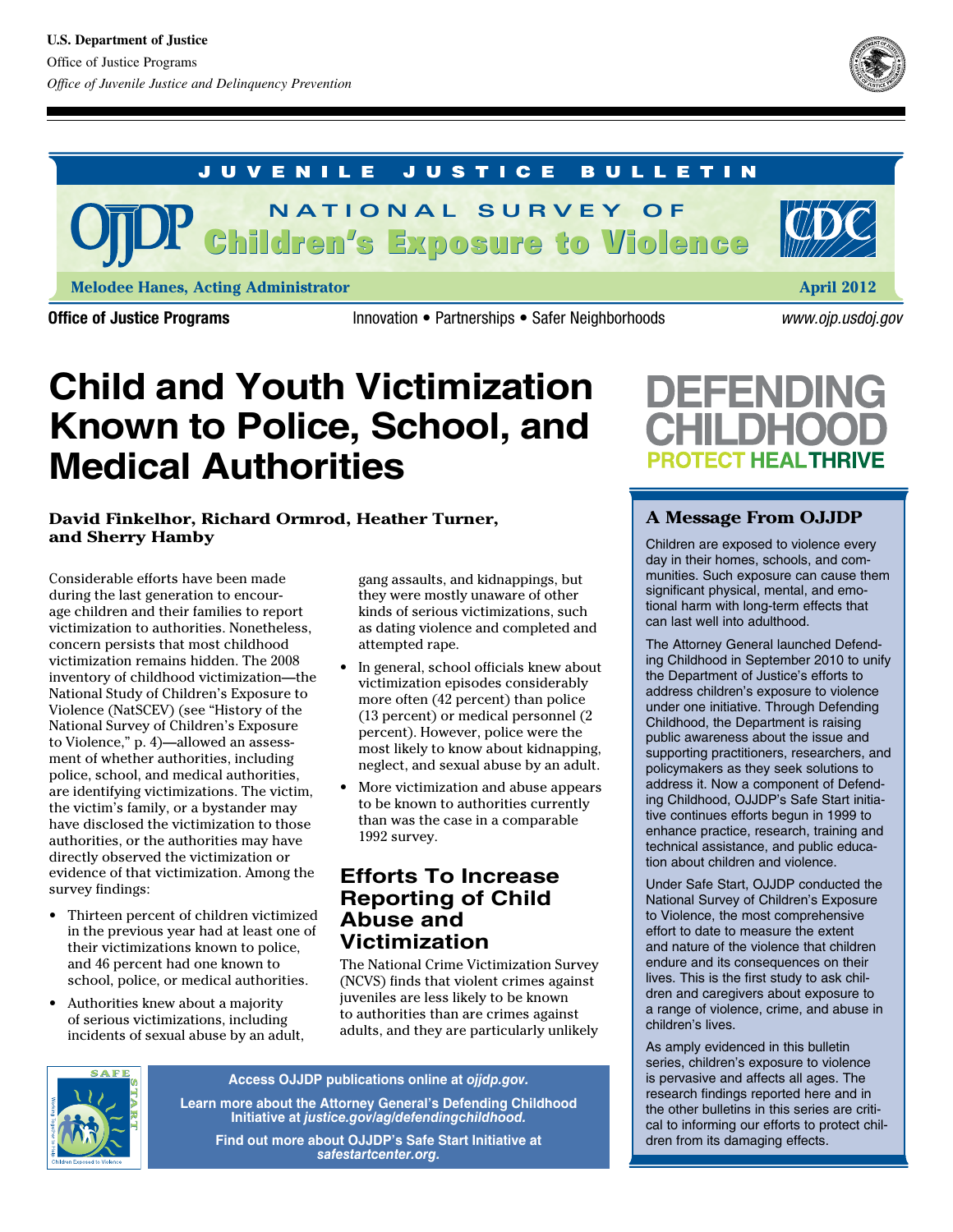to be known to the police (Finkelhor and Ormrod, 1999). Authorities are less likely to know about childhood victimizations for a number of reasons (Finkelhor and Wolak, 2003; Finkelhor, Wolak, and Berliner, 2001). Clearly children, both victims and bystanders, are easily intimidated by offenders and fear retaliation. In addition, children and their families often wish to deal with crime and victimization informally. They sometimes fear the consequences of disclosure to authorities, including interviews with child protection authorities and involvement with the police, courts, and child welfare agencies. In other cases, victims, families, and bystanders do not perceive the victimizations as something that would interest authorities.

One of the major public policy efforts of the past generation has been to increase the proportion of abuse and victimization cases known to authorities. The mandatory reporting statutes enacted in the wake of the Child Abuse Prevention and Treatment Act (CAPTA) of 1974<sup>1</sup> had this as a goal (O'Neill Murray and Gesiriech, 2010; Stoltsfus, 2009). The message of virtually all education programs dealing with child maltreatment, bullying, dating violence, and a host of other problems has been to "tell someone and get help" (Finkelhor, 2009). In addition, criminal justice and child protection agencies have instituted various reforms to try to increase victim and family confidence in those agencies as a way to promote disclosure (Cheung, 2008; Jones et al., 2005).

Despite these policy initiatives, limited research on authorities' knowledge of child victimization has hampered efforts to promote disclosure and track its patterns. Cited research frequently refers to studies completed decades ago or is based on adult retrospective recollection (London et al.,  $2005$ ).<sup>2</sup> It is not at all clear that such data reflect current experience after a generation of mobilization and increased awareness about child victimization in its many forms.

NatSCEV is the first comprehensive national survey to report on children's exposure to violence and its effects for both pastyear and lifetime victimizations from age 1 month to age 17. As part of the study, the researchers examined past-year victimizations that were known to authorities. This bulletin looks first at what and how much authorities know about child victimization; and then, at what the implications of the study findings are for increasing

### **Methodology**

The National Survey of Children's Exposure to Violence (NatSCEV) was designed to obtain past-year and lifetime prevalence estimates of a wide range of childhood victimizations and was conducted between January and May 2008. The survey recorded the experiences of a nationally representative sample of 4,549 children from ages 1 month to 17 years living in the contiguous United States.

#### **Sampling Techniques**

The interviews with parents and youth were conducted over the phone. Sample households were drawn from a nationwide sampling frame of residential telephone numbers through random digit dialing. To ensure that the study included an adequate number of minority and low-income respondents for more accurate subgroup analyses, the researchers oversampled telephone exchanges that had high concentrations of African American, Hispanic, or low-income households. Sampling methods and procedures have been described in greater detail elsewhere (Finkelhor, Turner, Ormrod, and Hamby, 2009; Finkelhor, Turner, Ormrod, Hamby, and Kracke, 2009).

Interviewers first spoke with an adult caregiver in each household to obtain family demographic information. They then randomly selected the child with the most recent birthday to be interviewed. Interviewers spoke directly with children ages 10 to 17. For children younger than 10, they interviewed the caregiver who "is most familiar with the child's daily routine and experiences."

#### **Questions Regarding Authorities' Knowledge of Victimization**

This survey used an enhanced version of the Juvenile Victimization Questionnaire (JVQ), an inventory of childhood victimization (Finkelhor, Hamby, Ormrod, and Turner, 2005; Finkelhor, Ormrod, Turner, and Hamby, 2005a; Hamby et al., 2004). The JVQ obtains reports on 48 forms of youth victimization covering 5 general areas of interest: conventional crime, maltreatment, victimization by peers and siblings, sexual victimization, and witnessing and exposure to violence (Finkelhor, Ormrod, Turner, and Hamby, 2005b).

Followup questions for each victimization item gathered additional information about each event, including whether, to the respondent's knowledge, school officials or police knew about the event. Authorities could learn about a victimization event from reports by the victim, the family, or another participant or bystander or by witnessing the incident or seeing evidence of the incident.

#### **Victimizations Analyzed for Authorities' Knowledge of Events**

 without a weapon, attempted assault, threatened assault, kidnapping, bias-motivated The analysis for this bulletin examined past-year victimizations. The researchers aggregated two categories of victimizations known to authorities: physical assaults and sexual victimizations. Physical assaults included assault with a weapon, assault attack, physical abuse, gang/group assault, peer/sibling assault, nonsexual genital assault, and dating violence. Sexual victimizations included sexual assault by a known adult, sexual assault by a nonspecified adult, sexual assault by a peer, completed or attempted rape, sexual exposure/flashing, and sexual harassment.

# **Authorities' Knowledge**

cent of the victimized youth had at least<br>one victimization in the past year that<br>was known to school, police, or medical<br>authorities. Being known to an authority<br>wictimizations? could mean that victims, family members,

 police officer directly observed it. The study looked at authorities' knowledge of victimization from three perspectives: disclosure of child victimizations and for or other bystanders disclosed the victim-<br>effective prevention and treatment. Tradition or an authority like a teacher or ization or an authority like a teacher or

- **of Child Victimization**<br>According to the NatSCEV survey, 46 per-<br>authorities most likely to know about authorities most likely to know about?
	-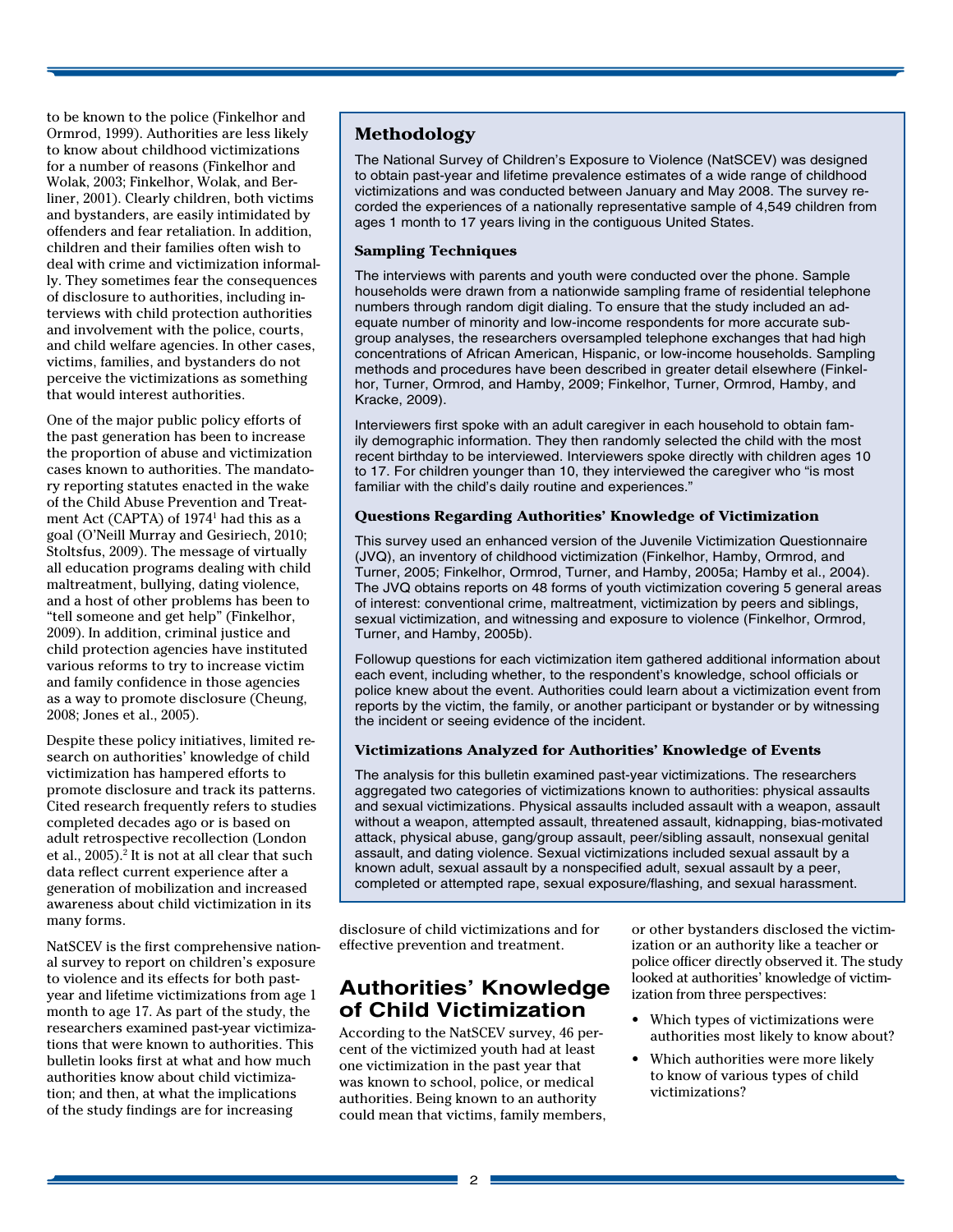• What factors were associated with authorities' knowledge of child victimizations?

#### **Types of Victimizations Known to Authorities**

**Direct victimization.** The degree to which authorities knew about victimizations varied according to victimization type (table 1). Typically, authorities were most likely to know about more serious victimizations like sexual assault by a known (69 percent) or nonspecific adult (76 percent), kidnapping (74 percent), and gang or group assault (70 percent). Authorities also often knew about types of nonphysical victimization that are likely to occur in school, such as relational aggression (52 percent) and property theft (47 percent), or that leave signs that a teacher in the classroom or a doctor in the course of a medical examination might see, such as neglect (48 percent). Authorities were least likely to know about victimizations that peers were most likely to commit, including peer and sibling assault (17 percent), dating violence (15 percent), being flashed (17 percent), and completed and attempted rape (14 percent).

**Indirect victimization.** Authorities' knowledge of indirect victimization also varied considerably. Obviously, murders that children were exposed to and other very public offenses, such as threats or vandalism against schools, were widely known. Also, authorities knew about approximately one-half (49 percent) of the episodes of children witnessing domestic violence.

#### **Knowledge of Victimization by Police, School, and Medical Authorities**

 School authorities were the officials most likely to know about past-year victimiza- tion events (42 percent of victims had a victimization known to school authorities). Police knew about 13 percent of children who had been victimized in the past year. to know about victimizations (2 percent of victims reported that medical authorities knew of past-year victimizations). Medical authorities were the least likely

Although police were generally less likely to know about victimization events than school authorities, they were more likely to know about incidents of several types, including kidnapping (71 percent police versus 46 percent school), neglect (37 percent police versus 29 percent school),

#### **Table 1: Past-Year Victimizations Known to Police, School, and Medical Authorities**

|                                                 | <b>Percent Known by-</b> |         |         |          |
|-------------------------------------------------|--------------------------|---------|---------|----------|
|                                                 | Any                      |         |         |          |
| <b>Victimization screener</b>                   | authority*               | Police* | School* | Medical* |
| Any victimization                               | 45.7                     | 12.7    | 42.3    | 1.8      |
| <b>Direct victimizations</b>                    |                          |         |         |          |
| Sexual abuse-nonspecific adult                  | 76.1                     | 76.1    | 28.5    | 19.1     |
| Kidnapping                                      | 73.5                     | 71.1    | 46.0    | 5.5      |
| Gang/group assault                              | 70.1                     | 34.4    | 53.3    | 8.7      |
| Sexual abuse-known adult                        | 69.0                     | 64.9    | 30.2    | 7.4      |
| Custodial interference                          | 54.0                     | 35.5    | 36.9    |          |
| <b>Bias attack</b>                              | 52.5                     | 17.0    | 52.5    | 1.8      |
| Relational aggression                           | 51.5                     | 3.8     | 51.5    |          |
| Attempted assault                               | 51.1                     | 15.8    | 45.0    |          |
| Neglect                                         | 47.8                     | 36.9    | 29.2    |          |
| Personal theft                                  | 46.8                     | 17.9    | 37.7    |          |
| Threatened assault                              | 46.5                     | 19.1    | 42.8    |          |
|                                                 | 43.6                     | 8.6     |         | $2.5\,$  |
| Assault-no weapon                               |                          |         | 41.7    |          |
| Assault with weapon                             | 43.5                     | 14.2    | 38.1    | 7.7      |
| Sexual abuse-peer                               | 42.4                     | 13.1    | 37.8    | 0.0      |
| Sexual harassment                               | 38.0                     | 9.3     | 37.8    |          |
| Physical abuse by caregiver                     | 33.0                     | 19.1    | 28.8    | 10.0     |
| Robbery                                         | 31.9                     | 3.4     | 31.4    | 0.3      |
| Vandalism                                       | 24.2                     | 3.4     | 22.3    |          |
| Psychological/emotional abuse by caregiver      | 23.1                     | 9.0     | 19.6    | 0.0      |
| <b>Bullying</b>                                 | 22.2                     | 0.8     | 22.2    | 0.3      |
| Nonsexual genital assault                       | 19.1                     | 4.3     | 16.0    | 1.3      |
| Peer/sibling assault                            | 16.9                     | 1.5     | 16.4    | 0.6      |
| Flashing/exposure                               | 16.6                     | 7.1     | 15.0    |          |
| Dating violence                                 | 15.2                     | 3.6     | 14.0    | 0.8      |
| Rape (completed/attempted)                      | 14.0                     | 10.0    | 12.4    | 3.5      |
| <b>Indirect victimizations</b>                  |                          |         |         |          |
| School threat                                   | 95.7                     | 89.0    | 95.1    |          |
| School vandalism                                | 94.4                     | 66.9    | 92.3    |          |
| Close person murdered                           | 87.2                     | 86.5    | 39.8    |          |
| Witness to assault with no weapon               | 66.5                     | 40.7    | 54.9    |          |
| Know about robbery of close person              | 62.3                     | 61.1    | 18.3    |          |
| Witness to assault with weapon                  | 59.6                     | 41.2    | 38.1    |          |
| Exposure to shooting of another                 | 59.2                     | 57.7    | 16.3    |          |
| Know about threat to close person with weapon   | 57.4                     | 52.9    | 13.7    |          |
| Parent beat parent                              | 53.6                     | 51.5    | 29.5    |          |
| Household theft                                 | 53.0                     | 48.0    | 14.3    |          |
| Parent hit parent                               | 49.1                     | 44.8    | 22.0    |          |
| Witness to domestic violence                    | 48.9                     | 42.3    | 22.9    |          |
| Know about sexual victimization of close person | 47.4                     | 44.2    | 18.5    |          |
| Parent threatened parent                        | 40.8                     | 35.3    | 24.4    |          |
| Witness to physical abuse                       | 38.8                     | 29.8    | 31.7    |          |
| Parent pushed parent                            | 36.2                     | 28.3    | 19.1    |          |
| Parents argued and broke something              | 33.0                     | 25.2    | 21.3    |          |
| Household teen or adult hit family member       | 29.1                     | 24.3    | 16.9    |          |

\*Based on weighted data; victim counts rounded to nearest whole number. Source: Adapted from Finkelhor et al., 2011.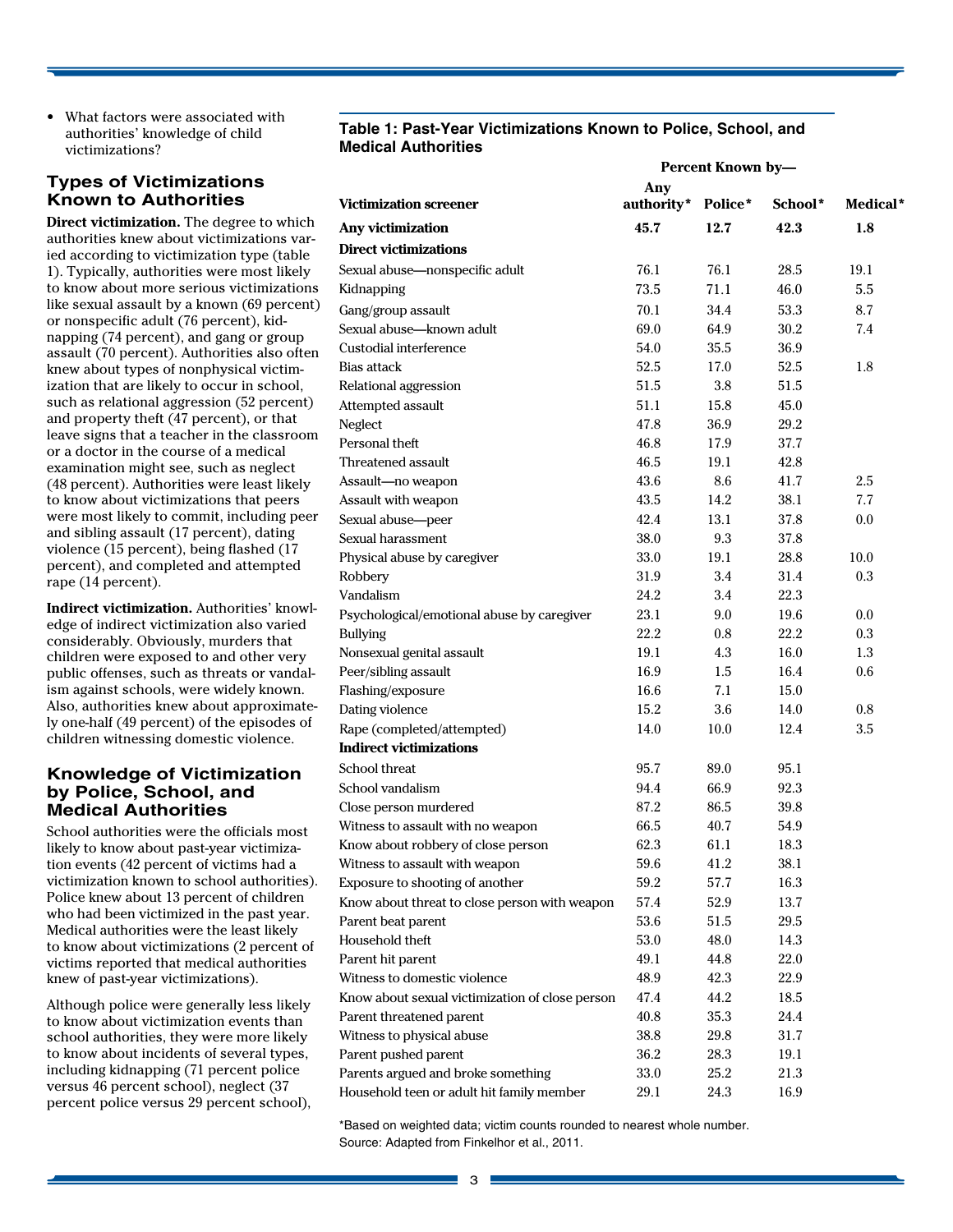sexual abuse by a known (65 percent police versus 30 percent school) or nonspecific adult (76 percent police versus 29 percent school), and witnessing of domestic violence (42 percent police versus 23 percent school).

Although few episodes were known to medical authorities, the most common were sexual abuse by a known (7 percent) or nonspecific adult (19 percent), gang assault (9 percent), physical abuse by a caretaker (10 percent), and assault with a weapon (8 percent).

The finding that schools are more likely to find out about child victimization than other authorities is consistent with several earlier studies (Finkelhor and Dziuba-Leatherman, 1994; Sedlak and Broadhurst, 1996). This is understandable, given how much time children spend in school and interact with school professionals.

#### **Factors Associated With Authorities' Knowledge of Victimization**

The researchers used multivariable analyses to identify the characteristics of child victims and victimization episodes that made it more likely for authorities to know of those incidents.

**Police.** Police were more likely to know about physical assaults (see "Methodology" for specific types of victimization that were defined as physical assaults) that had the following characteristics compared to those without those characteristics: ones that occurred outside the home or school, involved a serious injury or nonfamily or adult perpetrator, had a bias motivation, or made the child very scared. They were also more likely to know about crimes against victims who were female, of lower socioeconomic status (SES), or living in a rural area. Police were more likely to know of sexual victimizations (see "Methodology" for a list of sexual victimizations) when an adult committed the offense; when the child was afraid; or when the victim was black, mixed race, or other race (including Asian American, American Indian, and Pacific Islander).

**School officials.** School officials were more likely to know about physical assaults that had the following characteristics compared to those without those characteristics: ones that occurred in school, involved a serious injury or a nonfamily or an adult perpetrator, had a bias motivation, or made the victim afraid or feel bad. They were more likely to know

### **History of the National Survey of Children's Exposure to Violence**

Under the leadership of then Deputy Attorney General Eric Holder in June 1999, the Office of Juvenile Justice and Delinquency Prevention (OJJDP) created the Safe Start initiative to prevent and reduce the impact of children's exposure to violence. As a part of this initiative and with a growing need to document the full extent of children's exposure to violence, OJJDP launched the National Survey of Children's Exposure to Violence (NatSCEV) with the support of the Centers for Disease Control and Prevention (CDC).

NatSCEV is the first national incidence and prevalence study to comprehensively examine the extent and nature of children's exposure to violence across all ages, settings, and timeframes. Conducted between January and May 2008, it measured the past-year and lifetime exposure to violence for children age 17 and younger across several major categories: conventional crime, child maltreatment, victimization by peers and siblings, sexual victimization, witnessing and indirect victimization (including exposure to community violence and family violence), school violence and threats, and Internet victimization. This survey marks the first attempt to measure children's exposure to violence in the home, school, and community across all age groups from 1 month to age 17, and the first attempt to measure the cumulative exposure to violence over the child's lifetime. The survey asked children and their adult caregivers about not only the incidents of violence that children suffered and witnessed themselves but also other related crime and threat exposures, such as theft or burglary from a child's household, being in a school that was the target of a credible bomb threat, and being in a war zone or an area where ethnic violence occurred.

The study was developed under the direction of OJJDP and was designed and conducted by the Crimes against Children Research Center of the University of New Hampshire. It provides data on the full extent of violence in the daily lives of children. The primary purpose of NatSCEV is to document the incidence and prevalence of children's exposure to a broad array of violent experiences across a wide developmental spectrum. The research team asked followup questions about specific events, including where the exposure to violence occurred, whether injury resulted, how often the child was exposed to a specific type of violence, and the child's relationship to the perpetrator and (when the child witnessed violence) the victim. In addition, the survey documents differences in exposure to violence across gender, race, socioeconomic status, family structure, region, urban/rural residence, and developmental stage of the child; specifies how different forms of violent victimization "cluster" or co-occur; identifies individual-, family-, and community-level predictors of violence exposure among children; examines associations between levels/types of exposure to violence and children's mental and emotional health; and assesses the extent to which children disclose incidents of violence to various individuals and the nature and source of assistance or treatment provided (if any).

about attempts and threats than actual as-<br>saults. School authorities were also more<br>**Wictimization to** saults. School authorities were also more likely to know about physical assaults on **VICUITILATIC**<br>girls\_children.younger.than.13\_children **Authorities** girls, children younger than 13, children<br>who were victims of other assaults in the who were victims of other assaults in the Looking at the NatSCEV data from the past year, and lower SES youth. They were<br>less likely to know about physical assaults ization, some patterns emerge:<br>on Hispanic victims. • The

 $\frac{1}{2}$  School officials were more likely to know tions that are disclosed to authorities of sexual victimizations that occurred in annears to be increasing as compared of sexual victimizations that occurred in<br>school, were committed by an unidentified<br>perpetrator, occurred to a child victim<br>between 2 and 9 years old, or occurred to<br>a child who lived with a stepparent or an<br>unmarried part

- 
-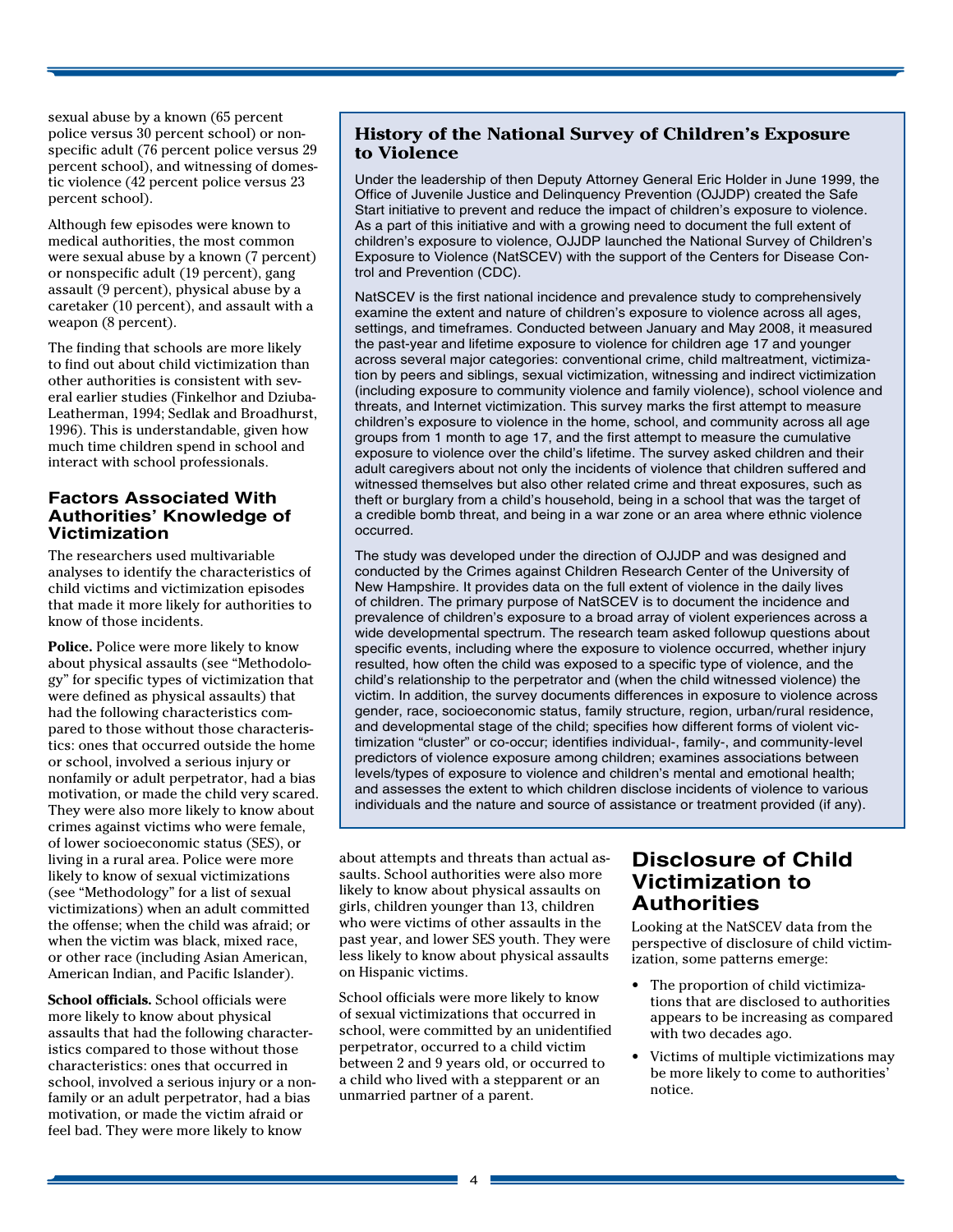Authorities were less likely to learn of victimization episodes that involved certain groups of victims (boys, Hispanic youth, and higher SES youth) or peer or family perpetrators.

#### **Increases in Victimizations Known to Authorities During the Past Two Decades**

Comparing the NatSCEV study findings with another national survey of victimization completed in 1992 (Finkelhor and Dziuba-Leatherman, 1994) suggests that victimizations known to authorities have increased over time. In the 1992 telephone survey of youth ages 10 to 16 only 25 percent of all victimizations of 10- to 16-yearolds were known to police or school authorities (versus 51 percent in the NatSCEV study for that age group), only 29 percent of kidnappings (versus 73 percent in the NatSCEV study), and only 6 percent of incidents of sexual assault or sexual abuse (versus 11 percent in the NatSCEV study). These changes may reflect efforts by authorities and advocates to promote disclosure. Because early disclosure is believed to facilitate prevention, increased disclosure rates are consistent with the findings that childhood victimization rates have fallen considerably since the early 1990s (Finkelhor, 2008; Finkelhor, Turner, Ormrod, and Hamby, 2010).

#### **Knowledge of Multiple Child Victimizations**

According to the youth and caregivers interviewed in the NatSCEV study, a considerable proportion of child victims are known to authorities. However, the figure given earlier—that school officials, police, or medical authorities knew about 46 percent of children who were victimized in the previous year—overstates the level of knowledge somewhat in that some of these victims had multiple victimizations, not all of which were disclosed. Moreover, the variable used in this study, "known to authorities," does not necessarily mean that the victim disclosed the victimization. A bystander may have reported it, or an authority, such as a teacher, may have witnessed it. Nonetheless, properly trained officials who know about at least one victimization have the opportunity to identify a child and ask about other victimizations. Moreover, the finding that school officials



were more likely to know about victims of more than one episode of physical abuse within the past year indicates that youth with multiple victimizations were some of those most likely to be known to authorities in general.

#### **Factors That Impede Disclosure of Child Victimization**

**Victim characteristics.** Authorities are less likely to know about victimizations of boys, probably reflecting male social norms, sometimes referred to as "the boy code," of self-sufficiency that stigmatizes help seeking, norms that some educational programs are now trying to counteract (Pollack and Pipher, 1999). They are also less likely to know about Hispanic victims, perhaps reflecting specific Hispanic cultural concerns as well as issues about citizenship status and legitimacy. Authorities are less likely to know about higher SES victims, perhaps reflecting suspicion among these families about the negative impact on their children, combined with having the resources and status to deflect authorities' involvement. Efforts to emphasize the helpful rather than stigmatizing features of professional intervention might be useful to counteract some of the concerns in these groups.

**Perpetrator characteristics.** In general, the study shows that authorities are less likely to know about victimizations involving peer and family perpetrators than those involving adult and nonfamily perpetrators. As noted earlier, authorities were least likely to know about peer or sibling

assault, dating assault, and attempted or completed rape, all of which peers are more likely to commit. In particular, authorities are far more likely to know about sexual offenses that adults commit than those that youth commit. This may be because adult sexual offenses are seen as more criminal, whereas peer allegiances may inhibit reporting of sexual crimes by younger perpetrators.

## **Implications for Authorities and Practitioners**

The findings suggest both progress and challenges in the effort to identify abused and victimized children. The higher rates of victimizations known to authorities found in the NatSCEV study may mean that past efforts to promote disclosure have been working and need to be sustained. But the study also shows that a considerable portion of childhood exposure to victimization is still unknown to authorities. It suggests that more outreach is needed to boys, Hispanic youth, and higher SES groups in particular. It also suggests that disclosure promotion needs to be directed toward episodes that involve family members and peer perpetrators. Educators have long recognized the need to promote disclosures about such family and peer episodes. An important task for authorities is to persuade children and families that they have resources available to help in these situations and that they can protect victims against retaliation.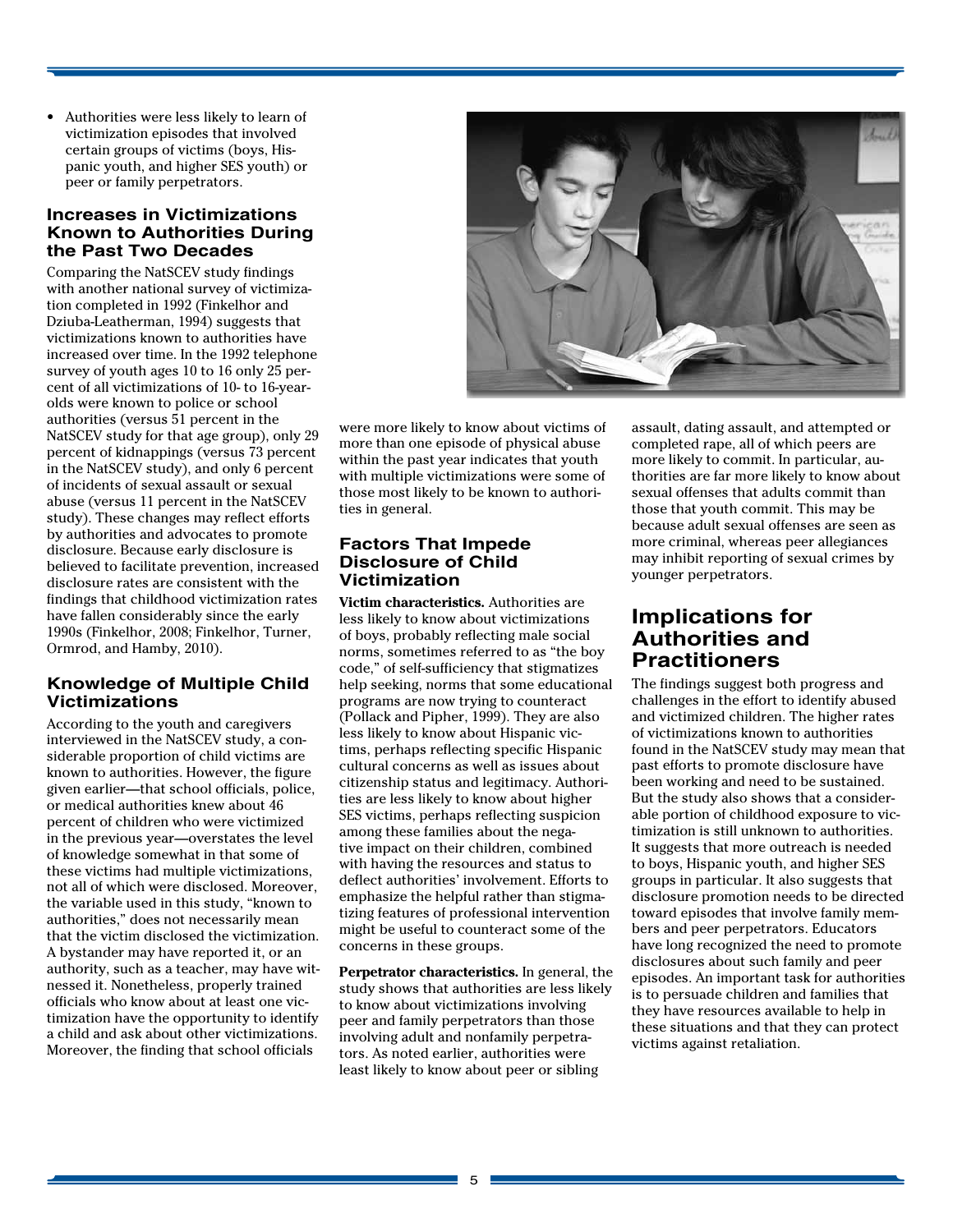A benefit of increased disclosure of victimization to authorities is greater access to effective prevention and treatment. More interventions that are truly helpful in preventing future victimizations and treating the negative effects of victimization on development are being developed, tested, and deemed effective. These include conflict resolution programs (Grossman et al., 1997), parenting education (Chaffin et al., 2004), and cognitive-behavioral treatments for victimization trauma (Cohen, Mannarino, and Deblinger, 2006; Kolko and Swenson, 2002; Stein et al., 2003). Therefore, in addition to more education and awareness to encourage disclosure, communities need also to ensure that they have professionals trained in such evidence-based programs to work with children and families once victimization is disclosed. Not all communities have such resources, and when they do not, it may undermine the value of gaining disclosures and reports. To improve access to services, more collaboration is needed among agencies that work with children. In particular, because so many victimizations come to the attention of school authorities, it is crucial that schools be connected to multidisciplinary resources, including mental health, social service, medical, and law enforcement resources (Asnes and Leventhal, 2011)

# **Endnotes**

1. Public Law 93–247, 88 Stat. 5, as amended (codified at 42 U.S.C. 5101–5119c). For information about the Act, see U.S. Department of Health and Human Services (2004). For an overview of federal and state child welfare programs under the Act, see Stoltsfus (2009).

2. For an overview of research on childhood exposure to violence and its aftermath, see Kracke and Hahn (2008).

# **References**

Asnes, A.G., and Leventhal, J.M. 2011. Editorial: Connecting the dots in childhood and adolescent trauma. *Archives of Pediatrics and Adolescent Medicine* 165(1):87–88.

Chaffin, M., Silovsky, J.F., Funderburk, B., Valle, L.A., Brestan, E.V., Balachova, T., Jackson, S., Lensgraf, J., and Bonner, B.L. 2004. Parent-child interaction therapy with physically abusive parents: Efficacy for reducing future abuse reports. *Journal of Consulting and Clinical Psychology*  72(3):500–510.

Cheung, M. 2008. Promoting effective interviewing of sexually abused children: A pilot study. *Research on Social Work Practice* 18(2):137–143.

Cohen, J.A., Mannarino, A.P., and Deblinger, E. 2006. *Treating Trauma and Traumatic Grief in Children and Adolescents.* New York, NY: Guilford Press.

Finkelhor, D. 2008. *Childhood Victimization: Violence, Crime, and Abuse in the Lives of Young People.* New York, NY: Oxford University Press.

Finkelhor, D. 2009. The prevention of childhood sexual abuse. *The Future of Children*  19(2):169–194.

Finkelhor, D., and Dziuba-Leatherman, J. 1994. Children as victims of violence: A national survey. *Pediatrics* 94(4):413–420.

Finkelhor, D., Hamby, S.L., Ormrod, R.K., and Turner, H.A. 2005. The JVQ: Reliability, validity, and national norms. *Child Abuse and Neglect* 29(4):383–412.

Finkelhor, D., and Ormrod, R.K. 1999. *Reporting Crimes Against Juveniles.* Juvenile Justice Bulletin. Washington, DC: U.S. Department of Justice, Office of Justice Programs, Office of Juvenile Justice and Delinquency Prevention. NCJ 178887.

Finkelhor, D., Ormrod, R.K., Turner, H.A., and Hamby, S.L. 2005a. Measuring polyvictimization using the JVQ. *Child Abuse and Neglect* 29(11):1297–1312.

Finkelhor, D., Ormrod, R.K., Turner, H.A., and Hamby, S.L. 2005b. The victimization of children and youth: A comprehensive, national survey. *Child Maltreatment*  10(1):5–25.

Finkelhor, D., Ormrod, R., Turner, H., and Hamby, S. 2011. School, police, and medical authority involvement with children who have experienced victimization. *Archives of Pediatrics and Adolescent Medicine* 165(1):9–15.

Finkelhor, D., Turner, H.A., Ormrod, R., and Hamby, S.L. 2009. Violence, abuse, and crime exposure in a national sample of children and youth. *Pediatrics* 124(5):1–13.

Finkelhor, D., Turner, H., Ormrod, R., Hamby, S., and Kracke, K. 2009. *Children's Exposure to Violence: A Comprehensive National Survey.* Juvenile Justice Bulletin. Washington, DC: U.S. Department of Justice, Office of Justice Programs, Office of Juvenile Justice and Delinquency Prevention. NCJ 227744.

Finkelhor, D., Turner, H.A., Ormrod, R., and Hamby, S.L. 2010. Trends in childhood violence and abuse exposure: Evidence from two national surveys. *Archives of Pediatrics and Adolescent Medicine*  164(3):238–242.

Finkelhor, D., and Wolak, J. 2003. Reporting assaults against juveniles to the police: Barriers and catalysts. *Journal of Interpersonal Violence* 18(2):103–128.

Finkelhor, D., Wolak, J., and Berliner, L. 2001. Police reporting and professional help for child victims: A review. *Child Maltreatment* 6(1):17–30.

Grossman, D.C., Neckerman, H.J., Koepsell, T.D., Liu, P.Y., Asher, K.N., and Beland, K. 1997. Effectiveness of a violence prevention curriculum among children in elementary school: A randomized controlled trial. *Journal of the American Medical Association* 277:1605–1611.

Hamby, S.L., Finkelhor, D., Ormrod, R.K., and Turner, H.A. 2004. *The Juvenile Victimization Questionnaire (JVQ): Administration and Scoring Manual.* Durham, NH: Crimes against Children Research Center.

Jones, L.M., Cross, T.P., Walsh, W., and Simone, M. 2005. Criminal investigations of child abuse: The research behind "best practices." *Trauma, Violence, and Abuse*  6(3):254–268.

Kolko, D.J., and Swenson, C.C. 2002. *Assessing and Treating Physically Abused Children and Their Families: A Cognitive Behavioral Approach.* Thousand Oaks, CA: Sage Publications.

Kracke, K., and Hahn, H. 2008. The nature and extent of childhood exposure to violence: What we know, why we don't know more, and why it matters. *Journal of Emotional Abuse* 8(1/2):29–49.

London, K., Bruck, M., Ceci, S.J., and Shuman, D.W. 2005. Disclosure of child sexual abuse: What does the research tell us about the ways that children tell? *Psychology, Public Policy, and Law* 11(1):194–226.

O'Neill Murray, K., and Gesiriech, S. 2010. A brief legislative history of the child welfare system. Available online at http:// pewfostercare.org/research/docs/ Legislative.pdf.

Pollack, W., and Pipher, M. 1999. *Real Boys: Rescuing Our Sons From the Myths of Boyhood.* Markham, Ontario, Canada: Fitzhenry and Whitside Ltd.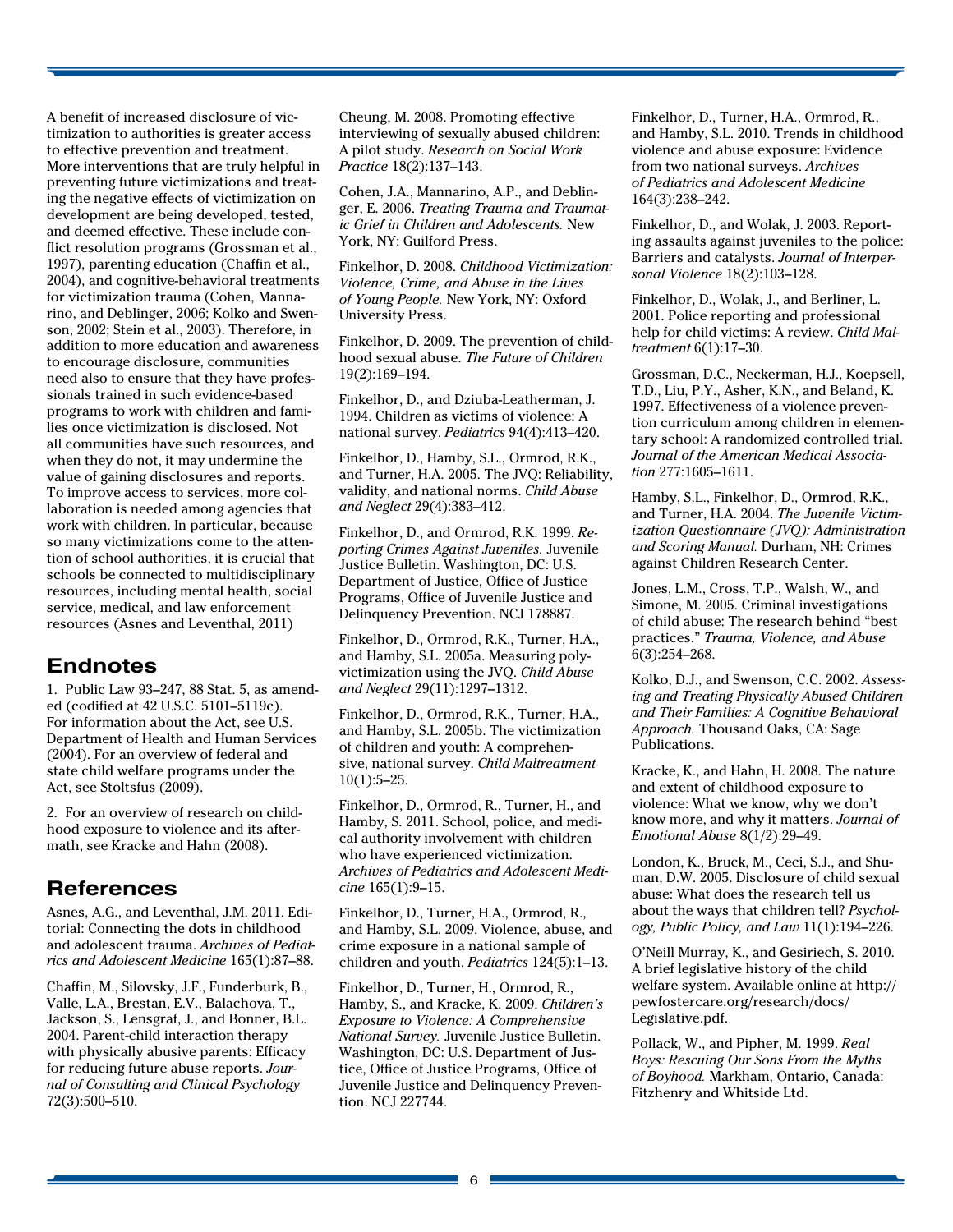Sedlak, A.J., and Broadhurst, D.D. 1996. *Third National Incidence Study of Child Abuse and Neglect.* Washington, DC: U.S. Department of Health and Human Services.

Stein, B.D., Jaycox, L.H., Kataoka, S., Wong, M., Tu, W., Elliott, M.N., and Fink, A. 2003. A mental health intervention for school children exposed to violence: A randomized controlled trial. *Journal of the American Medical Association* 290(5):603–611.

Stoltsfus, E. 2009. *The Child Abuse Prevention and Treatment Act (CAPTA): Background, Programs, and Funding.* Washington, DC: Congressional Research Service.

U.S. Department of Health and Human Services. 2004. *The Child Abuse Prevention and Treatment Act, Including Adoption Opportunities & the Abandoned Infants Assistance Act, as Amended by the Keeping Children and Families Safe Act of 2003.*  Washington, DC: U.S. Department of Health and Human Services, Administration for Children and Families, Administration on Children, Youth and Families, Children's Bureau, Office of Child Abuse and Neglect.

#### **Acknowledgments**

This bulletin was written by David Finkelhor, Ph.D., Director, Crimes against Children Research Center, University of New Hampshire; Richard Ormrod, Ph.D., Research Professor, Crimes against Children Research Center, University of New Hampshire; Heather Turner, Ph.D., Professor, Crimes against Children Research Center, University of New Hampshire; and Sherry Hamby, Ph.D., Research Associate Professor, Department of Psychology, Sewanee, University of the South. OJJDP wishes to acknowledge the contributions to this bulletin of Melissa T. Merrick, Ph.D., Epidemiologist, Division of Violence Prevention, National Center for Injury Prevention and Control, Centers for Disease Control and Prevention (CDC). OJJDP also wishes to acknowledge the support of CDC for the National Survey of Children's Exposure to Violence and its partnership in the Safe Start initiative to create safe, stable, and nurturing environments for children and their families.

#### **Share With Your Colleagues**

Unless otherwise noted, OJJDP publications are not copyright protected. We encourage you to reproduce this document, share it with your colleagues, and reprint it in your newsletter or journal. However, if you reprint, please cite OJJDP and the authors of this bulletin. We are also interested in your feedback, such as how you received a copy, how you intend to use the information, and how OJJDP materials meet your individual or agency needs. Please direct your comments and questions to:

> P.O. Box 6000 Rockville, MD 20849–6000 301–519–5600 (fax) **Juvenile Justice Clearinghouse**  Publication Reprint/Feedback 800–851–3420 Web: tellncjrs.ncjrs.gov

This bulletin was prepared under grant number 2005–JL–FX–0048 from the Office of Juvenile Justice and Delinquency Prevention (OJJDP), U.S. Department of Justice.

Points of view or opinions expressed in this document are those of the author(s) and do not necessarily represent the official position or policies of OJJDP or the U.S. Department of Justice.

*The Office of Juvenile Justice and Delinquency Prevention is a component of the Office of Justice Programs, which also includes the Bureau of Justice Assistance; the Bureau of Justice Statistics; the National Institute of Justice; the Office for Victims of Crime; and the Office of Sex Offender Sentencing, Monitoring, Apprehending, Registering, and Tracking.*